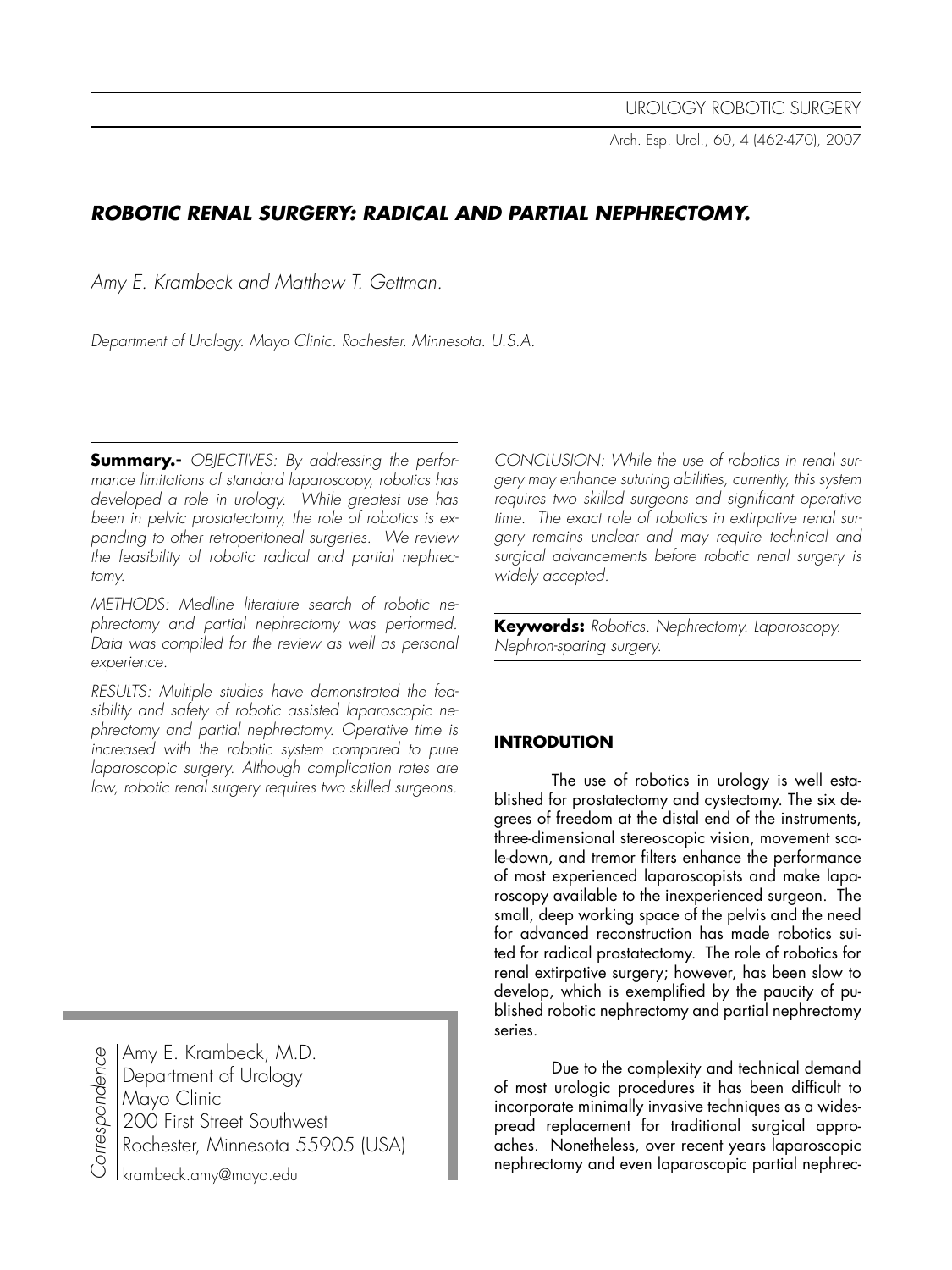tomy have emerged as the new standard of care and are often requested by the patient. Surgeons inexperienced with laparoscopy may find it time consuming and difficult to develop the skills necessary to perform a radical nephrectomy. Furthermore, the largest obstacle to the widespread use of laparoscopic partial nephrectomy is its technical difficulty. This procedure requires advanced dissection and intracorporeal suturing in a timely manner to minimize ischemic damage. The advantages of the daVinci system may theoretically limit these obstacles by decreasing the learning curve for laparoscopic procedures, making widespread availability of laparoscopic partial nephrectomy a reality.

#### **MATERIALS AND METHODS**

 We present our preferred patient preparation, surgical technique, and postoperative care for robotic partial nephrectomy and radical nephrectomy. These techniques are devised from review of the published literature and personal experience. To date, experience with robotic radical nephrectomy and robotic partial nephrectomy has been performed using a three arm robotic system.

#### Robotic Radical Nephrectomy

 The principals for robotic radical nephrectomy are primarily the same as those for laparoscopic radical nephrectomy. The procedure is ideal for tumors > 4 cm and confined to the kidney. Smaller, centrally located tumors not amenable to partial nephrectomy can also be considered. Patients with multiple prior abdominal surgeries may have distortion of anatomic landmarks and possible bowel adhesions; hence, consideration should be given to excluding these patients.

 All patients should have adequate abdominal imaging prior to the procedure. We prefer computed tomography (CT) scan of the abdomen and pelvis. If there is a question of renal vein involvement by tumor thrombus magnetic resonance imaging (MRI) should also be performed. Standard metastatic work-up should be performed including complete blood panel, serum electrolytes, chest x-ray, liver function tests, and serum creatinine. If there is a concern of lung or bone lesions based on the above tests, then a CT scan of the chest and/or bone scan should be performed.

 The night prior to the procedure the patient should undergo a bowel cleansing preparation. In the operating room after general anesthetic is administered a urinary bladder catheter and nasogastric tube are placed. The robotic-assisted laparoscopic nephrectomy can be performed via a transperito-

neal or retroperitoneal approach. If a transperitoneal approach is to be used, the patient is placed in a 45 degree modified flank position. The ports are placed after pneumoperitoneum is established with a Veress needle technique. A 12-mm trocar is initially placed at the umbilicus to serve as the assistant port during the robotic procedure. Using the robotic endoscope through this initial port, the peritoneal cavity is inspected to determine the generalized location of the kidney and the renal lesion. A subsequent 12-mm trocar for the robotic endoscope is then placed at a midclavicular, infraumbilical position in line with the noted location of the renal tumor. Trocars for two additional robotic arms (8-mm ports, Intuitive Surgical) are then placed medially and laterally such that the distance between the camera port and each working port is at least 7 cm. To limit arm interference, the robotic ports are ideally placed with an obtuse angle between the working ports and the camera port (Figure 1A).

 A modification of the port placement that has been equally effective is to place the robotic endoscope at the umbilicus and trocars for the two additional robotic arms (8-mm ports, Intuitive Surgical) are placed in the midline midway between the umbilicus and the xiphoid process at an ipsilateral midclavicular position just below the level of the umbilicus. With this trocar arrangement, the assistant port is placed in the midline approximately 5 to 7 cm below the umbilical port (Figure 1B). Recently, an alternative port placement has been described that moves the robotic camera port lateral to the working robotic ports (1). In this arrangement, a 30 degree endoscope is used in the angled up position (Figure 1C). After the working space is created, the 12 mm camera port is placed 5cm below the costal margin at the anterior axillary line. The two 8 mm working ports are placed 8-10 cm from the camera port medially toward the umbilicus such that the angle between the working ports and the camera is obtuse. An assistant 12 mm port is placed below the umbilicus in the midline. For patients undergoing a retroperitoneal approach, a full flank position is used. After the working space is created, the camera port is placed below the tip of the 12th rib, the working ports are similarly placed such that the angle between the working ports and the camera is obtuse (Figure 1D).

 Once port placement is established, a hook electrode on the lateral working robotic arm and a Prograsp or Cadiere forceps on the medial working robotic arm are used for initial dissection. With a transperitoneal approach the line of Toldt is incised. The bowel is mobilized medially and for right sided tumors the duodenum is mobilized as well. If a retroperitoneal approach is used, Gerota's fascia is identified and the renal pedicle exposed. The surgical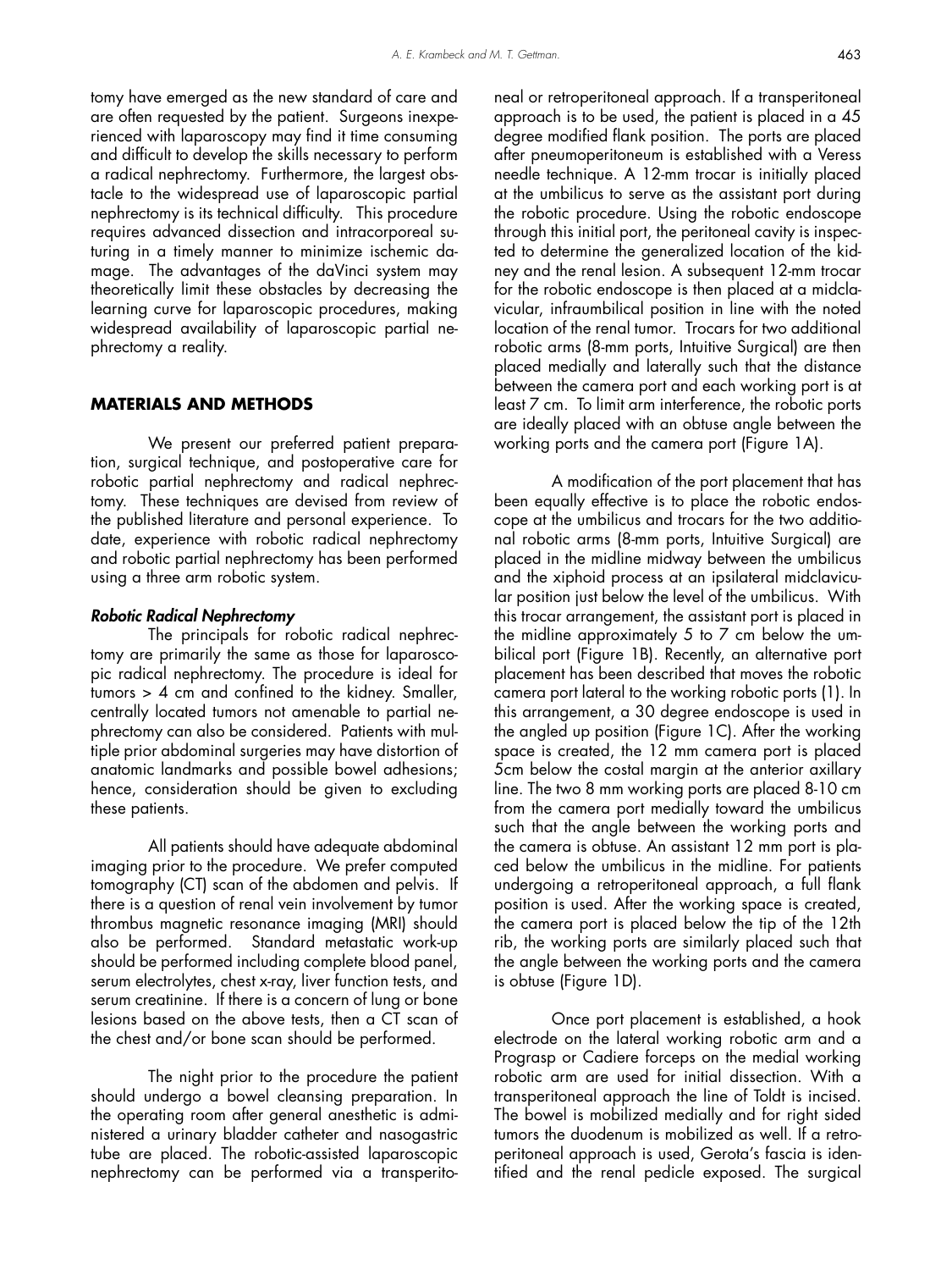assistant facilitates dissection using conventional laparoscopic instruments to provide countertraction and suction. The renal artery and vein are identified and individually dissected bluntly. The assistant surgeon then separately divides the vessels using the 2.5 to 30 mm endovascular stapler (U.S. Surgical). The remainder of the kidney is mobilized using sharp and blunt dissection. The ureter is identified inferiorly, clipped and divided. The freed specimen is then placed in a 15-mm EndoCatch bag (U.S. surgical) by the assistant surgeon and removed intact by extending one of the midline ports approximately 7 cm.

 On the first postoperative day standard serum chemistries and a complete blood count are analyzed. Ambulation is initiated on postoperative



FIGURE 1. A) Standard and B) modified port placement for transperitoneal da Vinci<sup>TM</sup> assisted radical or partial nephrectomy. Transperitoneal daVinci assisted radical or partial nephrectomy port placement a) standard, b)modified, C) and technique to limit camera interference. Port placement for retroperitoneal daVinci assisted radical or partial nephrectomy D).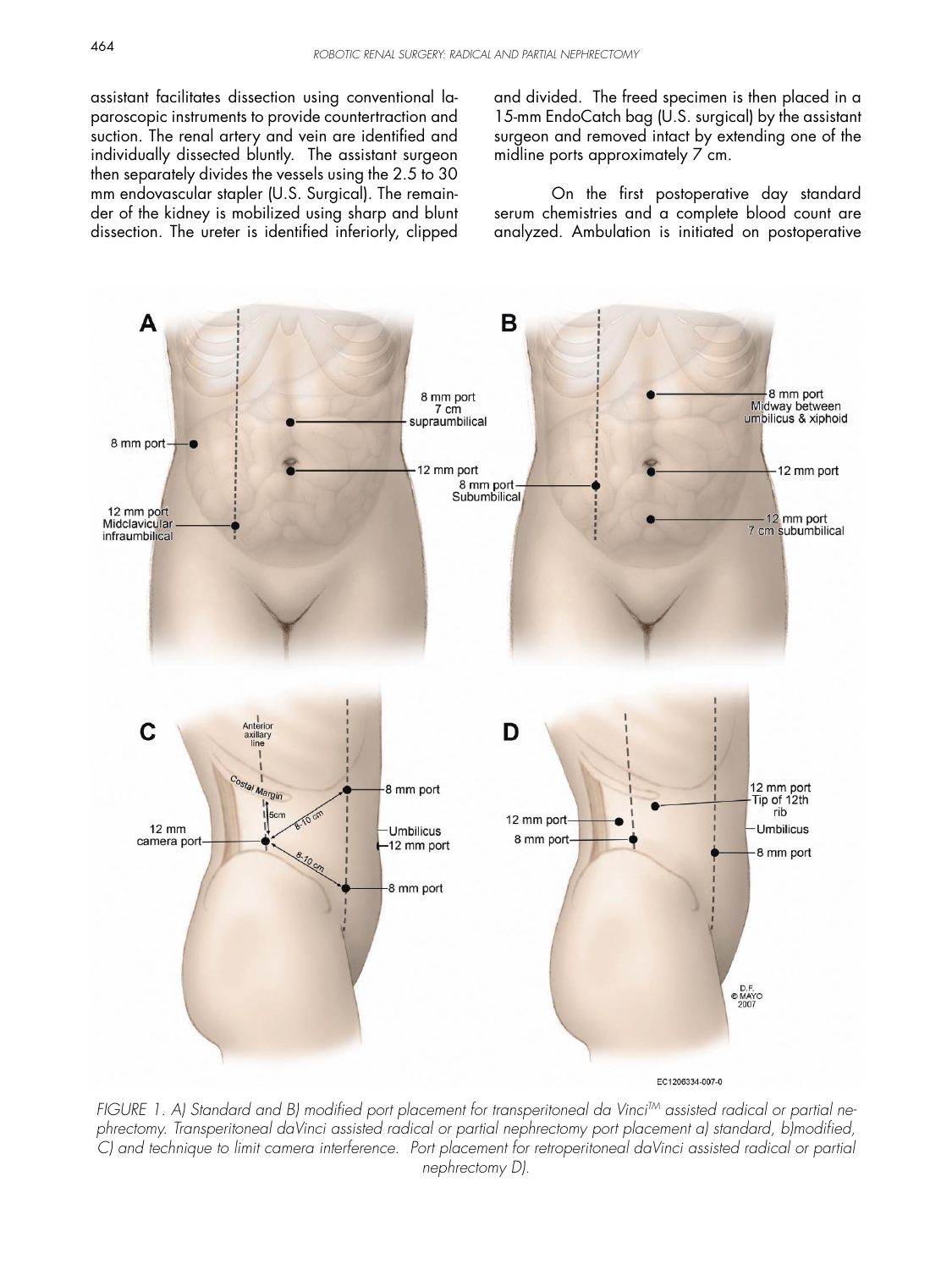day number one and diets are advanced as tolerated with the passage of flatus. The urinary catheter is removed when the patient is fully mobile.

#### Robotic Partial Nephrectomy

We recommend the use of the robotic-assisted laparoscopic partial nephrectomy for predominantly solitary exophytic renal lesions, or Bosniak category III or IV cystic renal lesions. At this time we do not recommend endophytic or central renal lesions for robotic-assisted partial nephrectomy due to difficulties with dissection and preservation of the hilar structures. We also recommend exclusion of patients with multiple prior abdominal surgeries secondary to distortion of anatomic landmarks and possible bowel adhesions. Anterior and posterior lesions can be approached via a transperitoneal or retroperitoneal approach. For surgeons new to robotic-assisted procedures, we recommend initially focusing on only anterolateral-based tumors through a transperitoneal fashion as this provides more familiar anatomic landmarks and a larger working space. Once familiarity with the transperitoneal approach is achieved then retroperitoneal surgery can be attempted.

 The initial work-up for partial nephrectomy candidates is the same as for radical nephrectomy. All patients should have abdominal imaging with either CT scan or MRI of the abdomen and pelvis. If there is a question of renal vein involvement by tumor thrombus MRI should be performed. Standard complete metastatic work-up should be performed including blood panel, serum electrolytes, chest x-ray, liver function tests, and serum creatinine. If there are concerns of lung or bone lesions based on the above tests then a CT scan of the chest and/or bone scan should be performed.

 The night prior to the procedure the patient should undergo a bowel cleansing preparation. In the operating room after general anesthetic is administered a urinary bladder catheter and nasogastric tube are placed. The robotic-assisted laparoscopic partial nephrectomy can be performed via a transperitoneal or retroperitoneal approach with or without an intra-arterial renal catheter for renal cooling. We will describe both methods. If an intra-arterial renal catheter is to be used, it is placed prior to port placement by interventional radiology in the operating room. Port placement and patient positioning is essentially identical to that used for the radical nephrectomy. If a transperitoneal approach is to be used, the patient is placed in a 45 degree modified flank position. The ports are placed after pneumoperitoneum is established with a Veress needle. A 12-mm trocar is initially placed at the umbilicus to serve as the assistant port during the robotic procedure. Using the robotic endoscope through this initial port, the peritoneal cavity is inspected to determine the generalized location of the kidney and the renal lesion. An additional 12-mm trocar for the robotic endoscope is then placed at a midclavicular, infraumbilical position in line with the noted location of the renal tumor. Trocars for two additional robotic arms (8-mm ports, Intuitive Surgical) are then placed medially and laterally such that the distance between the camera port and each working port is at least 7 cm. In addition, the robotic ports are ideally placed with an obtuse angle between the working ports and the camera port (Figure 1A).

 A modification of the port placement that has been equally effective is to place the robotic endoscope at the umbilicus and trocars for the two additional robotic arms (8-mm ports, Intuitive Surgical) are placed in the midline midway between the umbilicus and the xiphoid process at an ipsilateral midclavicular position just below the level of the umbilicus. With this trocar arrangement, the assistant port is placed in the midline approximately 5 to 7 cm below the umbilical port (Figure 1B). Likewise, the more recently reported modification of placing the robotic camera lateral to the working ports and using an angled upward endoscope has been successful for robotic partial nephrectomy. Once the working space is created, the 12 mm camera port is placed 5cm below the costal margin at the anterior axillary line. The two 8 mm working ports are placed 8-10 cm from the camera port medially toward the umbilicus such that the angle between the working ports and the camera is obtuse. An assistant 12 mm port is placed below the umbilicus in the midline (Figure 1C).1 For patients undergoing a retroperitoneal approach, a full flank position is used. After the working space is created, the camera port is placed below the tip of the 12th rib, the working ports are similarly placed such that the angle between the working ports and the camera is obtuse (Figure 1D).

 Robotic partial nephrectomy follows the same oncologic principles established for open partial nephrectomy and laparoscopic partial nephrectomy. (2- 6). We choose to perform the entire procedure using the daVinci robotic system; however, some surgeons have advocated performing the initial exposure of the renal lesion with standard laparoscopic techniques and using the robotic system only for the partial nephrectomy portion of the procedure. If the daVinci system is to be used for the entire procedure, a hook electrode on the lateral working robotic arm and a Prograsp or Cadiere forceps on the medial working robotic arm are used for initial dissection. With a transperitoneal approach the line of Toldt is incised,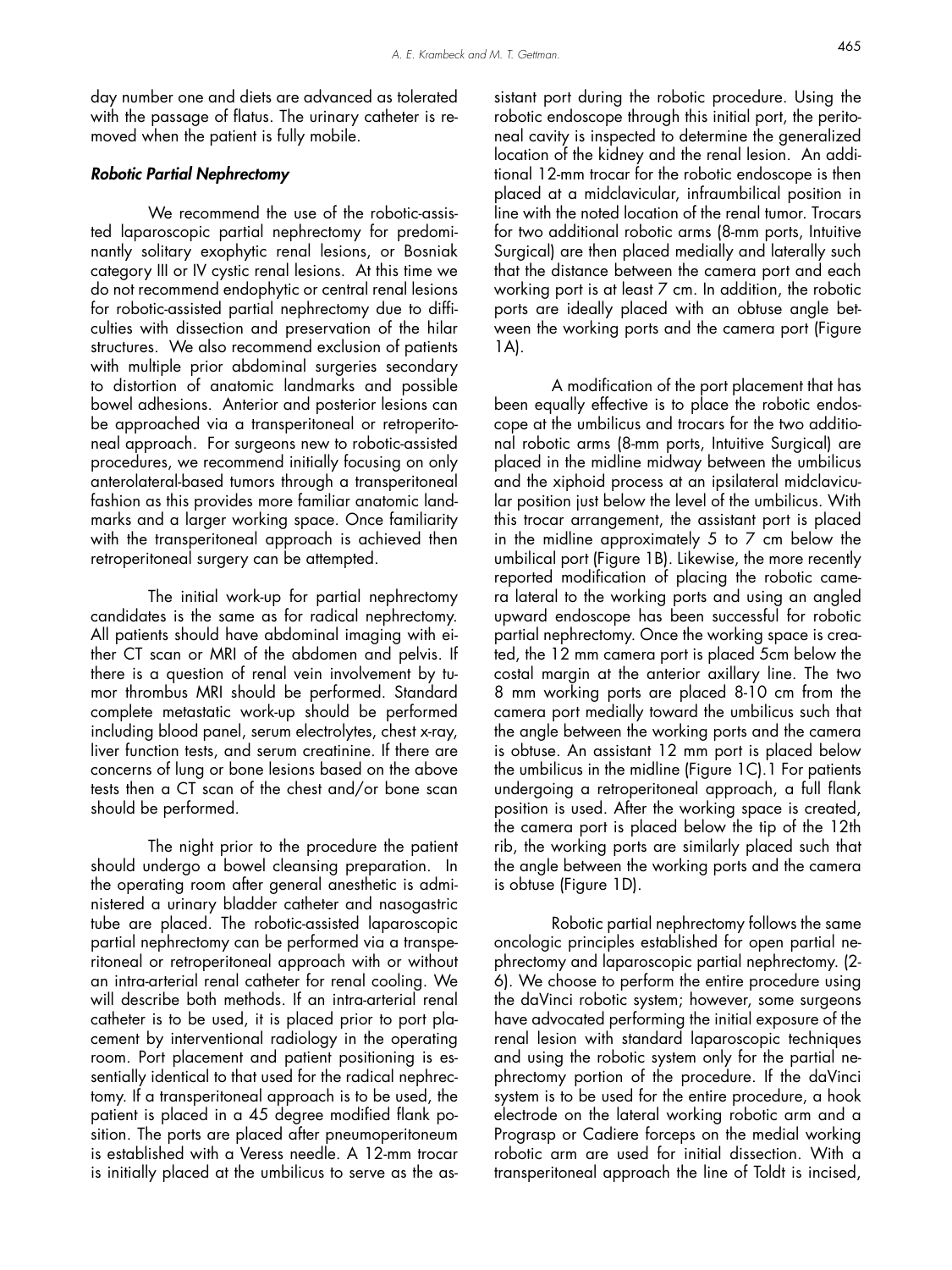the bowel mobilized medially and Gerota's fascia incised. If a retroperitoneal approach is used, Gerota's fascia is identified and likewise incised. The surgical assistant facilitates dissection using conventional laparoscopic instruments to provide countertraction and suction. Initially the ureter and pedicle are identified and isolated. The kidney is completely mobilized within Gerota's fascia to identify the renal lesion and exclude additional lesions. We choose visual inspection of the kidney to identify the lesion; other authors utilize a laparoscopic ultrasound probe for localization (7-8). Regardless of the technique used for localization, the fat overlying the renal lesion should be left in place and included as part of the pathologic specimen. The renal hilum is then dissected to allow occlusion during mass excision.

 In preparation for the partial nephrectomy the assistant introduces a 2-O Vicryl suture (15-20 cm in length) through the 12-mm assistant port. A bolster composed of Gelfoam and Surgicel is also placed intra-abdominally in preparation for suturing after tumor excision. Mannitol 12.5 g is administered intravenously. If no intra-arterial cooling catheter is to be used, the renal artery and vein are occluded using laparoscopic bulldog clamps. This requires the surgeon at the console elevate the kidney and place the hilum on tension, while the assistant surgeon places the bulldog clamps laparoscopically. As an alternative, an additional 12 mm laparoscopic port can be placed in an infraumbilical location and a laparoscopic Satinsky clamp can be used for hilar occlusion. For patients undergoing intra-arterial catheter placement for delivery of iced saline, renal artery occlusion is achieved using the intra-arterial catheter balloon (6,9). An advantage of the intra-arterial catheter balloon is that cold ischemia can be achieved by continuous infusion of iced saline, which also prevents venous backflow during resection. Using cold, round tip scissors, the mass is then excised from the renal parenchyma. Alternatively, newer robotic hot shears can be used for tumor excision. During tumor excision, the assistant uses a suction/irrigator or conventional laparoscopic graspers for counter traction and to optimize visualization of the surgical field. The excised mass is temporarily placed adjacent to the kidney, and the assistant places two large needle drivers on the robotic arms. Collecting system defects and large bleeding vessels identified by visual inspection of the renal defect after tumor excision are controlled with 2-O Vicryl sutures. Suture closure of the renal defect is then performed using Surgicel bolsters. If a Satinsky clamp or bulldog clamps were utilized to control the renal hilum, they are then removed after closure of the renal defect. If an intra-arterial cooling balloon is used, the balloon occluding the renal artery is released after suture closure of the renal defect. The excised renal tu-

mor is placed into a retrieval bag and frozen section evaluation is used to determine margin status at this point. Gerota's fascia is then reapproximated over the kidney with 2-O Vicryl suture, and the bowel is brought back into anatomic position. A Jackson-Pratt drain is placed through the more lateral 8-mm trocar site, and the tumor is then retrieved intact. All ports are removed under direct vision and trocar sites are closed in a standard fashion.

 On the first postoperative day standard serum chemistries and a complete blood count are analyzed. Ambulation is initiated on postoperative day number one and diets are advanced as tolerated with the passage of flatus. The urinary catheter is removed when the patient is fully mobile. Prior to discharge the drain is removed pending no sign of active bleeding or urine leak.

### **DISCUSSION**

 The advantages of the robotic system including six degrees of freedom, 3-dimensional stereoscopic vision, movement scale down and tremor filter make the system attractive to urologists with minimal laparoscopic skills. Moreover, the performance enhancing features of telerobotics may also augment the performance of the most experienced laparoscopists. The prototype of the master-slave robotic system for radical nephrectomy was first introduced by Bowersox and Cornum when they published their series of telerobotic open nephrectomy, cystotomy closures, and ureteroureterostomies (10). All procedures in this series were successfully performed with the surgeon located away from the patient and no operative complications were encountered; however, prolonged operative times were noted as a disadvantage of the robotic system (10). In 2000, Gill et al. reported the feasibility of laparoscopic telerobotic nephrectomy and adrenalectomy in the animal model using the Zeus robotic system (11). Using 5 farm pigs, laparoscopic nephrectomy and adrenalectomy was compared to telerobotic procedures. Longer operative times were noted with the robotic-assisted techniques, but the blood loss and adequacy of surgical dissection were equivalent (11). A direct comparison of the daVinci robotic system to the Zeus robotic system for laparoscopic nephrectomy, adrenalectomy and pyeloplasty was performed by Sung y cols. (12). Feasibility of the laparoscopic procedure was proven with both systems, but shorter operative times, a more favorable learning curve, and more intuitive operative movements were noted with the daVinci system. Eventually, the first laparoscopic nephrectomy in humans using the fully robotic Zeus system was reported by Guillonneau y cols. in 2001 (13). All steps of the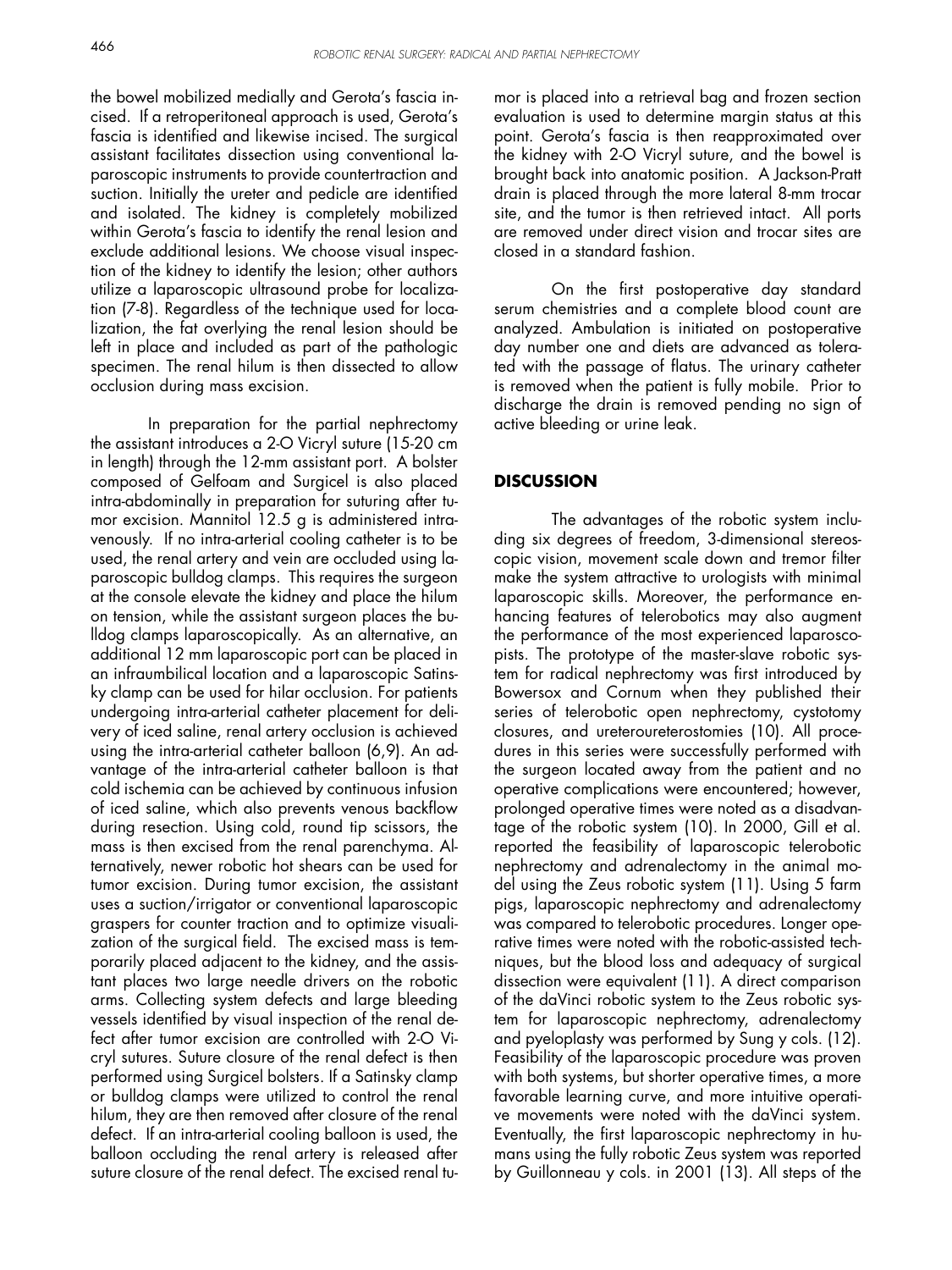nephrectomy were successfully performed using the robotic system with an operative time of 200 minutes and an estimated blood loss of < 100 ml. (13).

 While studies have demonstrated that a decreased hospital stay and quicker convalescence is observed with robotic-assisted laparoscopic donor nephrectomies compared with open and standard laparoscopic techniques, (14). little has been published on the use of daVinci radical nephrectomy for oncologic purposes. One reason may be that the advantages of the robotic system, namely suturing and reconstruction, are not thought to be necessary for this extirpative procedure. Klinger et al. recently published their series of 5 patients with a mean tumor size of 66 cm3 range (29-120) undergoing robotic-assisted laparoscopic radical nephrectomy (15). Mean operative time was 321 minutes (range 246-437) with a mean intraoperative blood loss 150 mL (range 25-1500). Mean hospital stay was 3 days (range 1- 5). One procedure was converted to a hand-assisted laparoscopic nephrectomy due to bleeding from the renal vein, but no perioperative morbidities or mortalities were noted. The authors site that the prolonged operative time may be the result of the steep learning curve of the robotic system and high body mass index (28.1) in this cohort. They further conclude that robotic nephrectomy has increased costs without a definable benefit. Nazemi et al recently published their series of 6 patients undergoing robotic assisted laparoscopic radical nephrectomy (16). In this study the authors compared robotic, laparoscopic and radical nephrectomy. They found that postoperative narcotic usage and hospital stay were higher with open surgery (p<0.05) and operative time was significantly longer with the robotic method (p=0.02). The authors also found that operating room costs were higher with the robotic and laparoscopic groups; but total hospital costs were similar among all groups (16). Based on the limited initial studies a clear benefit of roboticassisted laparoscopic radical nephrectomy has yet to be established. However, the robotic system may be more easily mastered by the novice surgeon compared to standard laparoscopic radical nephrectomy; thus, making the procedure available to more patients in the future.

 While radical nephrectomy is mainly an extirpative procedure, partial nephrectomy requires complex dissection and intracorporeal reconstruction. Nephron-sparing surgery or partial nephrectomy is increasingly being performed in the presence of a normal contralateral kidney, with proven efficacy and long-term patient related benefits (17-19). Due to difficulties with reliable, effective hemostasis, laparoscopic partial nephrectomy has been limited to highly trained surgeons at tertiary care centers. Current available hemostatic materials include argon beam coagulation, electrocautery, gelatin sponges, ultrasound dissection, radiofrequency ablation, and fibrin glue (20-25). Laparoscopic techniques mimicking open partial nephrectomy provide more reliable hemostasis but require advanced laparoscopic skills in intracorporeal suturing to limit warm ischemia time. The use of robotics has been theorized to allow the use of open partial nephrectomy hemostatic techniques with limited warm ischemia time by facilitating intracorporeal suturing.

 To date only a few small series on roboticassisted laparoscopic partial nephrectomy have been published. Our series from the Mayo Clinic, Rochester and the University of Innsbruck, Austria consisted of 13 robotic-assisted laparoscopic partial nephrectomies with 12 procedures performed purely robotically (26-27). Mean tumor size was 3.5 cm (range 2.0-6.0). An intra-arterial balloon catheter was used to cool the kidney and occlude the renal artery in 8 patients and the remaining 5 with standard renal hilar clamping. Mean operative times was 215 minutes (range 130-262), which included time for installation and setup of the daVinci system. The mean warm ischemia time was noted to be 22 minutes and cold ischemia time ranged from 18-43 minutes. Mean estimated blood loss was 17 mL (range 50-300).

We experienced no postoperative renal leaks, despite collecting system violations in two cases that were closed at time of surgical procedure. The balloon occlusion angiocatheter proved to be of great benefit. It provided excellent hemostasis and we experience no difficulties with placement, dislodgement, or renal mass excision. All procedures were completed in their entirety without open conversions. Mean hospital stay was 4.3 days (range 2-7), with one patient experiencing a prolonged hospitalization due to postoperative ileus. A positive margin on final pathologic analysis was noted in one case despite negative intraoperative frozen section analysis. Laparoscopic radical nephrectomy was subsequently performed in this patient with no evidence of residual tumor found. No recurrences have been observed in this cohort with limited follow-up of 2-11 months (26- 27).

 We did note that a retroperitoneal approach was possible, but it required more frequent modifications of the robotic alignment by the assistant surgeon. Therefore, we recommend a transperitoneal approach for most cases, and specifically for the novice surgeon performing their initial procedures. We also found that port placement is of the utmost importance. For optimal functioning, the angle created between each working robotic port and the camera port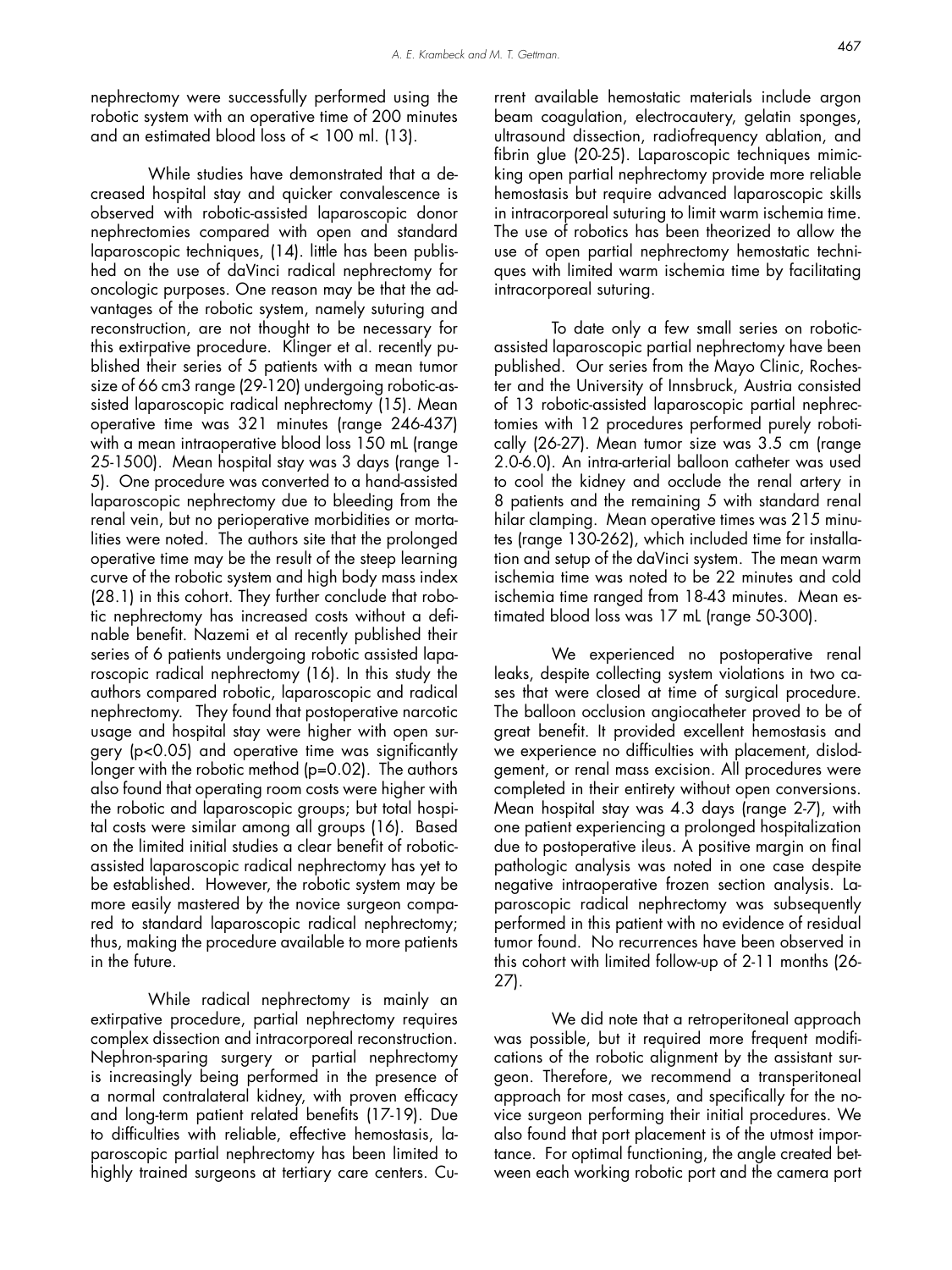should be obtuse and the trajectory to the renal tumor should bisect this angle. If warm ischemia is to be used, tumor excision and repair should be less than 30 minutes to optimize renal function. By using the intra-arterial cooling catheter the ischemia time can safely be extended beyond 30 minutes; thus, facilitating a more relaxed, controlled working environment. For this reason, we feel the added time and costs of the intra-arterial cooling catheter are justified.

 In a separate series Phillips et al. report their experience from the New York University School of Medicine, initially consisting of 10 patients and subsequently expanded to 12 patients (28-29). Mass exposure was performed with either the robotic system or standard laparoscopy. Mean tumor size was 1.8 cm (range not reported). The renal artery was occluded using a bulldog clamp in all cases. The renal defect was repaired first with cauterization of the base using the argon-beam coagulator or TissueLinkTM device (TissueLink Medical, Inc., Dover, NH), then placement of Fibrinogen-soaked Gelfoam (Pfizer, New York, New York) with activated thrombin, and finally suture closure. Mean operative time was 265 minutes (range not reported). Cold ischemia was not performed in this series and average warm ischemia time was 26 minutes (range not reported). Mean blood loss was 240 mL (range not reported).

 Collecting-system repair was necessary in 25% of the cases with one patient developing a postoperative urine leak that was managed with a percutaneous drain for 5 weeks. Conversion to open technique was necessary for two patients in this series due to robot malfunction in one and vascular clamps dislodged during mass excision in the other. A third patient required conversion to hand-assisted laparoscopy due to bleeding after removal of the hilar clamps. Mean length of stay was 2.7 days (range not reported). Margin status was not reported in this series (28-29).

 Both series found the robotic-assisted laparoscopic partial nephrectomy to be feasible and that suture closer of the renal defect was possible using the daVinci system. It was also recognized by both series that unlike standard laparoscopy, a highly skilled assistant surgeon familiar with laparoscopy is imperative. It is the assistant surgeon's responsibility for application of the pedicle clamps to the hilum, to exchange the instruments and aid in hemostasis. If an emergent conversion is necessary it must be initiated by the assistant surgeon while the primary surgeon scrubs. It can also be challenging for the secondary surgeon to provide assistance due to the location and movement of the robotic system. Furthermore, we have found that an operating room staff familiar

with robotic equipment and set-up is essential for the procedure to be performed smoothly and in a timely manner.

 The NYU group further compared the robotic-assisted laparoscopic partial nephrectomy to standard laparoscopic partial nephrectomy (8). They evaluated 10 patients with a mean tumor size of 2.0 cm treated with robotic assisted laparoscopic partial nephrectomy and 10 patients with a mean tumor size of 2.18 cm treated with laparoscopic partial nephrectomy. In their comparison no statistically significant differences in operative time, ischemic time, estimated blood loss, hospital stay, change in serum creatinine, or change in hematocrit was noted between the two groups. There were 2 intraoperative complications in the robotic group requiring conversion to hand assisted laparoscopy in one and open procedure in the other. There were no positive margins in the robotic group and one positive margin in the standard laparoscopic group. The authors conclude that no real advantage is noted with the robotic system over standard laparoscopy. They also warn that because the primary surgeon is seated away from the table the threshold for procedure conversion may be lower when a complication is encountered during a robotic procedure (8).

 One of the biggest technical challenges for robotic renal surgery has been optimal port placement. Kaul y cols. recently reported their initial experience with robotic partial nephrectomy in 10 patients with a mean tumors size of 2 cm. (1). Similar to other institutions experience with robotic partial nephrectomy, the authors found the technique was feasible. The mean console time was 158 minutes, the mean warm ischemia time was 21 minutes, and the mean hospital stay was 1.5 days. One patient required a blood transfusion postoperatively and one urine leak was noted. In comparison to other reports, the authors stress placement of the camera port lateral to the robotic working ports and use a 30 degree upward optic to facilitate visualization (Figure 1D). With this arrangement, additional visualization and mobility within the visual field is permitted and the plane of motion of the robotic arms is different from that of the camera arm.

 While feasibility of robotic renal surgery has been proven, additional disadvantages of the daVinci system that ultimately must be addressed include cost, the steep learning curve and the set-up time. The lack of tactile feedback (haptics) makes the surgeon reliant on visual cues and may hamper the inexperienced laparoscopist. However, with time and technological advancements we feel theses limitations with be remedied as has been observed with radical prostatec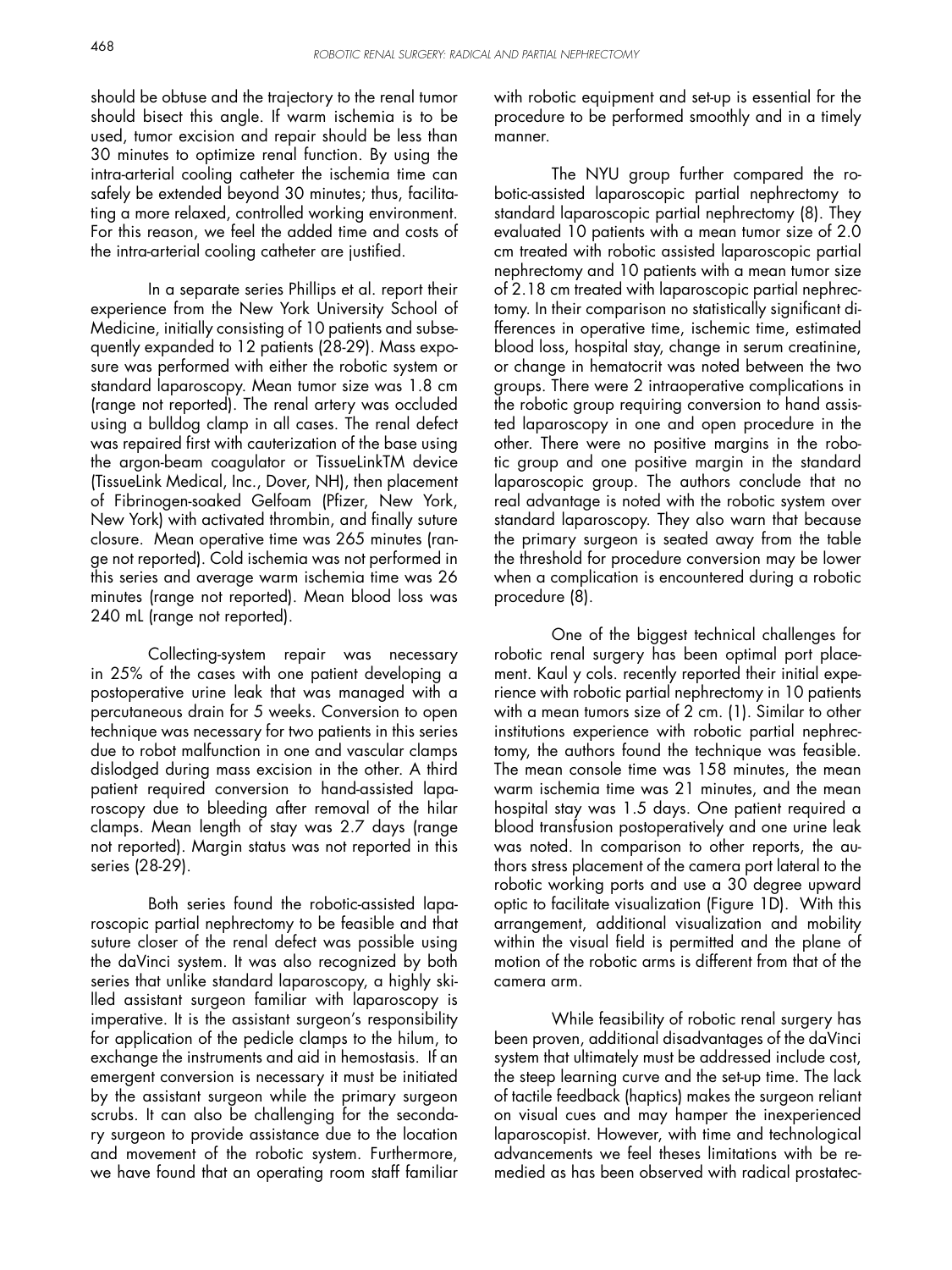tomy. At this time, further experience and ongoing technical modifications are necessary to streamline use of robotics for minimally invasive oncologic renal surgery.

#### **CONCLUSION**

 Although studies have demonstrated that robotic-assisted laparoscopic radical nephrectomy and partial nephrectomy are feasible and associated with minimal complications, definitive roles in the general urologist's practice remain to be defined. Robotic-assisted radical nephrectomy at this point has not demonstrated a clear advantage over laparoscopic radical nephrectomy. These findings most likely result from the extirpative nature of the procedure. Robotic-assisted laparoscopic partial nephrectomy has also been successfully performed. Although warm ischemia time is reduced by enhanced intracorporeal suturing using the daVinci system, a skilled surgical assistant is required at the present time for the success of the procedure. As additional technical modifications are introduced, this requirement may not be as important thereby potentially increasing the appeal for practicing urologists. Nonetheless, for robotic-assisted radical and partial nephrectomy to become a routine part of the urologist's general practice, further modifications in surgical technique and equipment may be necessary.

### **REFERENCES AND RECOMMENDED READINGS (\*of special interest, \*\*of outstanding interest)**

- KAUL, S. ; LAUNGANI, R. ; SARLE, R. et al: \*1. "daVinci-assisted robotic partial nephrectomy: technique and results at a mean of 15 months of follow-up". Eur Urol.; 51: 186-191; 2007.
- GILL, IS.; DESAI, MM.; KAOUK, JH. et al: "La-2. paroscopic partial nephrectomy for renal tumor: duplicating open surgical techniques". J Urol.. 167: 469-476; 2002.
- DESAI, MM.; GILL, IS.; KAOUL, JH. et al: "La-3. paroscopic partial nephrectomy with suture repair of the pelvicaliceal system". Urology. 61: 99-104; 2003.
- RASSWEILER, JJ. ; FREDE, T. ; RECKER, F. 4. et al: "Retroperitoneal laparoscopic nephropexy". Urol Clin North Am. 28: 137-44; 2001.
- BERMUDEZ, H. ; GUILLONNEAU, B. ; GUP-5. TA, R. et al: "Initial experience in laparoscopic partial nephrectomy for renal tumor with clamping of renal vessels". J Endourol. 17: 373-378; 2003.
- 6. JANETSCHEK, G.; ABDELMAKSOUD, A.; BAGHERI, F. et al: "Laparoscopic partial nephrectomy in cold ischemia: renal artery perfusion". J Urol. 171: 68-71; 2004.
- 7. PHILLIPS, CK.; TANEJA, SS.; AND STIFEL-MAN, MD. "Robot-assisted partial nephrectomy: the NYU technique". J Endourol. 19: 441-445; 2005.
- \*8. CARUSO, RP.; PHILLIPS CK.; KAU, E. et al: "Robot assisted laparoscopic partial nephrectomy: initial experience". J Urol. 176: 36-39; 2006.
- 9. MARBERGER, M.; GEORGI, M.; GUENTHER, R. et al: "Simultaneous balloon occlusion of the renal artery and hypothermic perfusion in in situ surgery of the kidney". J Urol. 119: 463-467; 1978.
- 10. BOWERSOX, JC.; CORNUM, RL. "Remote operative urology using a surgical telemanipulator system: preliminary observations". Urology, 52: 17-22; 1998.
- \*11. GILL, IS.; SUNG, GT.; HSU, TH. et al: " Robotic remote laparoscopic nephrectomy and adrenalectomy: initial experience". J Urol. 164: 2082-2085; 2000.
- 12. SUNG, GT.; GILL, IS.: "Robotic laparoscopic surgery: a comparison of the daVinci and Zeus systems". J Urol. 58: 893-898 ; 2001.
- \*13. GUILLONNEAU, B. ; JAYET, C. ; TEWARI, A. et al: "Robotic assisted laparoscopic nephrectomy". J Urol. 166: 200-201; 2001.
- 14. HORGAN, S.; VANUNO, D. "Robotis in laparoscopic surgery". J Laparoendosc Adv Surg Tech A. 11: 415-419; 2001.
- \*\*15. KLINGLER, DW.; HEMSTREET, GP.; BALAHI, KC. "Feasibility of robotic radical nephrectomy; initial results of single-institution pilot study". Urology. 65: 1086-1089 ; 2005.
- \*\*16. NAZEMI, T. ; GALICHI, A. ; STERRETT, S. et al: "Radical nephrectomy performed by open, laparoscopy with or without hand-assistance or robotic methods by the same surgeon produces comparable perioperative results". International Braz J Urol. 32: 15-22; 2006.
	- 17. LAU, W, BLUTE, ML, WEAVER, AL, et al: "Matched comparison of radical nephrectomy vs. nephron-sparing surgery in patients with unilateral renal cell carcinoma and a normal contralateral kidney". Mayo Clin Proc. 75: 1236-1242; 2000.
	- 18. HERR, HW. "Partial nephrectomy for unilateral renal carcinoma and a normal contralateral kidney: 10-year followup". J Urol. 161: 33-34; 1999.
	- 19. FERGANY, AF.; HAFEZ, KS.; NOVICK, AC. "Long-term results of nephron-sparing surgeryf or localized renal cell carcinoma: 10-year followup". J Urol. 163: 442-445; 2000.
	- 20. ORGAN, K.; CADEDDU, JA. "Minimally invasive management of the small renal tumor: review